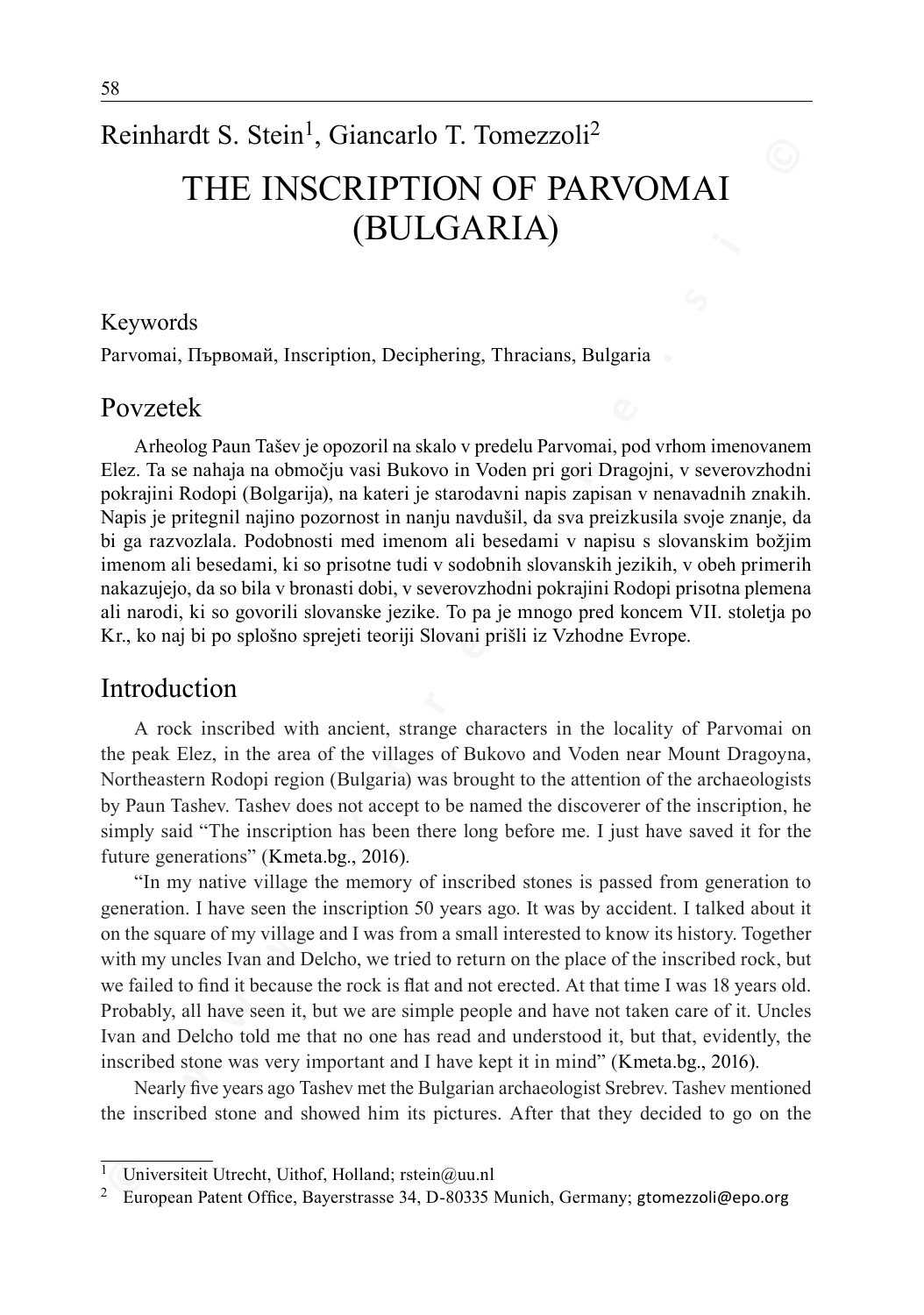place of the inscribed rock together with Staikov and Konstantinov archaeologists of the Academy of Sciences of Sofia (Kmeta.bg., 2016).

Today, after five years, no dating and deciphering are known. Now time is arrived to provide a dating and a full deciphering of the inscription of Parvomai.

## The Inscription of Parvomai

The rock hosting the inscription of Parvomai is shown in Figure 1 and the layout of the inscription is shown in Figure 2.



*Figure 1: Rock hosting the inscription of Parvomai (Kmeta.bg., 2016).*

At first glance the characters of the inscription resemble the characters of the Linear A, Linear B inscriptions as well as the characters of the older Danubian inscriptions, so that it would be possible to date the inscription to the Bronze Age.



*Figure 2: layout of the inscription of Parvomai*

Staikov was the first to try to decipher the inscription on the basis of similarities with hieroglyphs of ancient Egypt (Staikov, 2006). Staikov has reason to seek connection with the country of pyramids, in fact Herodotus and Jordan report the coming Egyptians in Thrace and Egyptian artifacts have been found in Bulgaria. It cannot be denied that some characters of the inscription remind some hieroglyphs and in some case the coincidence is complete.

The approach Staikov's appears to us not convincing, because there are coincidences also between the characters of the inscription and the characters of ancient inscriptions from the cultures of Gradeshnitsa, Karanovo, Tartaria, Vinca, Turdosh, Valchi Dol, well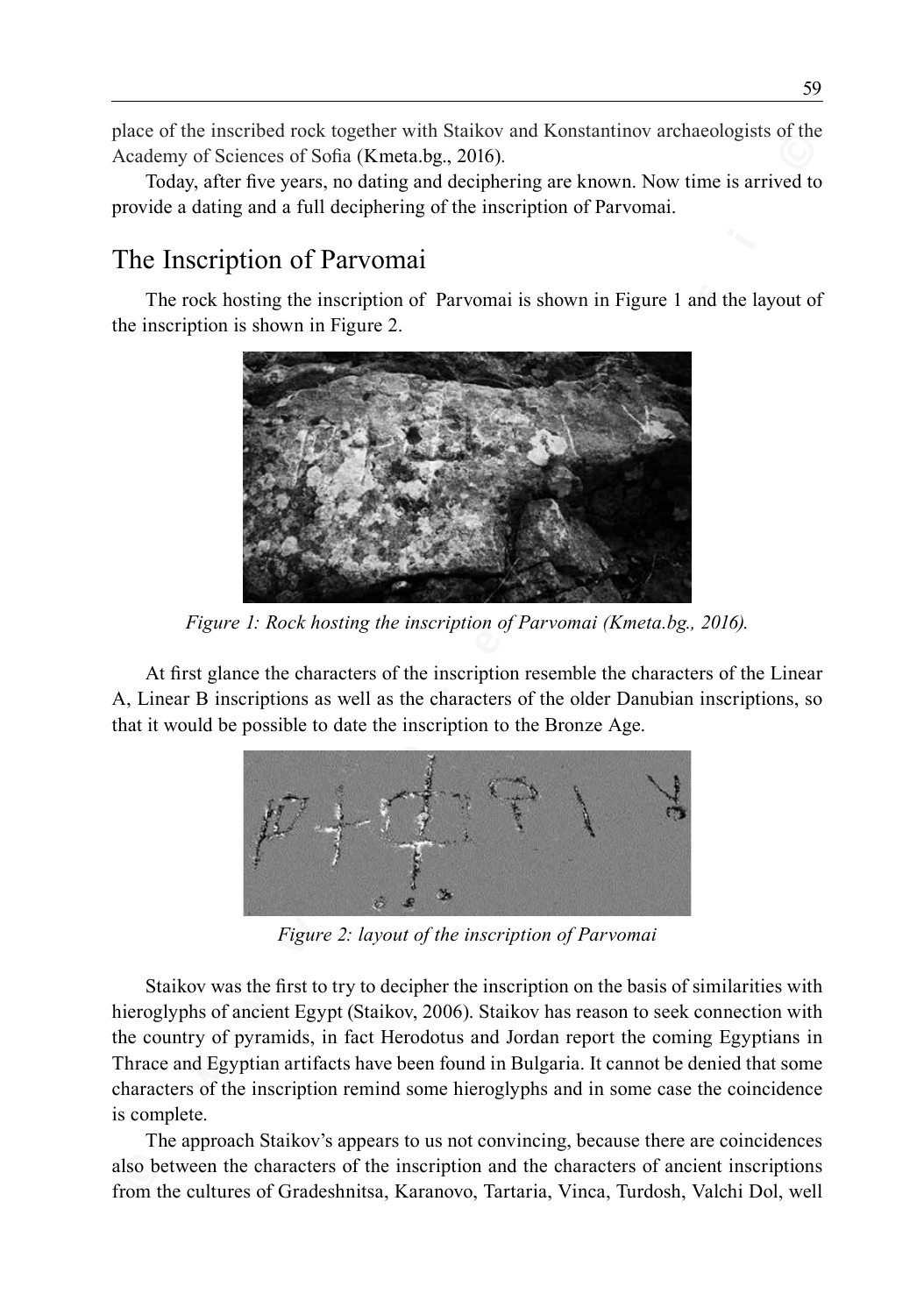developed in the South Balkan region several millennia BC, and collectively indicated as Danubian style or Balkan style scripts (Haarmann, 1989; Merlini 2008; Shan, 1988; Cahill, 2012). Figure 3 summarize said character connections.

The first character of the inscription corresponds perfectly to a character of the inscription on the plate of Gradeshnitsa dated to the  $5<sup>th</sup>$  millennium BC. The second character corresponds to a character on an artifact from Valchi Dol dated to the 5th millennium BC. This character can be found also among the characters of the Magura cave, which according to some researchers could be dated to the 5<sup>th</sup> millennium BC. The third character corresponds to the Vincha character registered as OE (Old European) 72. A similar character is known from the Magura cave. The fourth character corresponds to a similar one on the Tartaria plate (Tomezzoli, 2008) dated to the  $5<sup>th</sup>$  millennium BC and is registered as OE 141. A similar character is known from the Magura cave. The fifth and sixth characters correspond to similar characters on Turdosh ceramics and are registered as OE 70 and OE 76. Similar character is known from the Magura cave.



*Figure 3: Correspondence between the characters of the inscription of Parvomai with the characters of the inscriptions of: 1 Gradeshnitza, 2 Valchi Dol, 3 Vincha ceramics, 4 Tartaria, 5 6 Turdosh ceramics – emphasis added.*

Because the characters in the inscription show a stronger resemblance to those of said South Balkan culture than to the characters of the Linear A and Linear B scripts (cf. Figure 4), it is possible formulate the hypothesis that they represent characters of a transitional Balkan script dating from about the early Bronze Age, somewhere in the period 3000-2900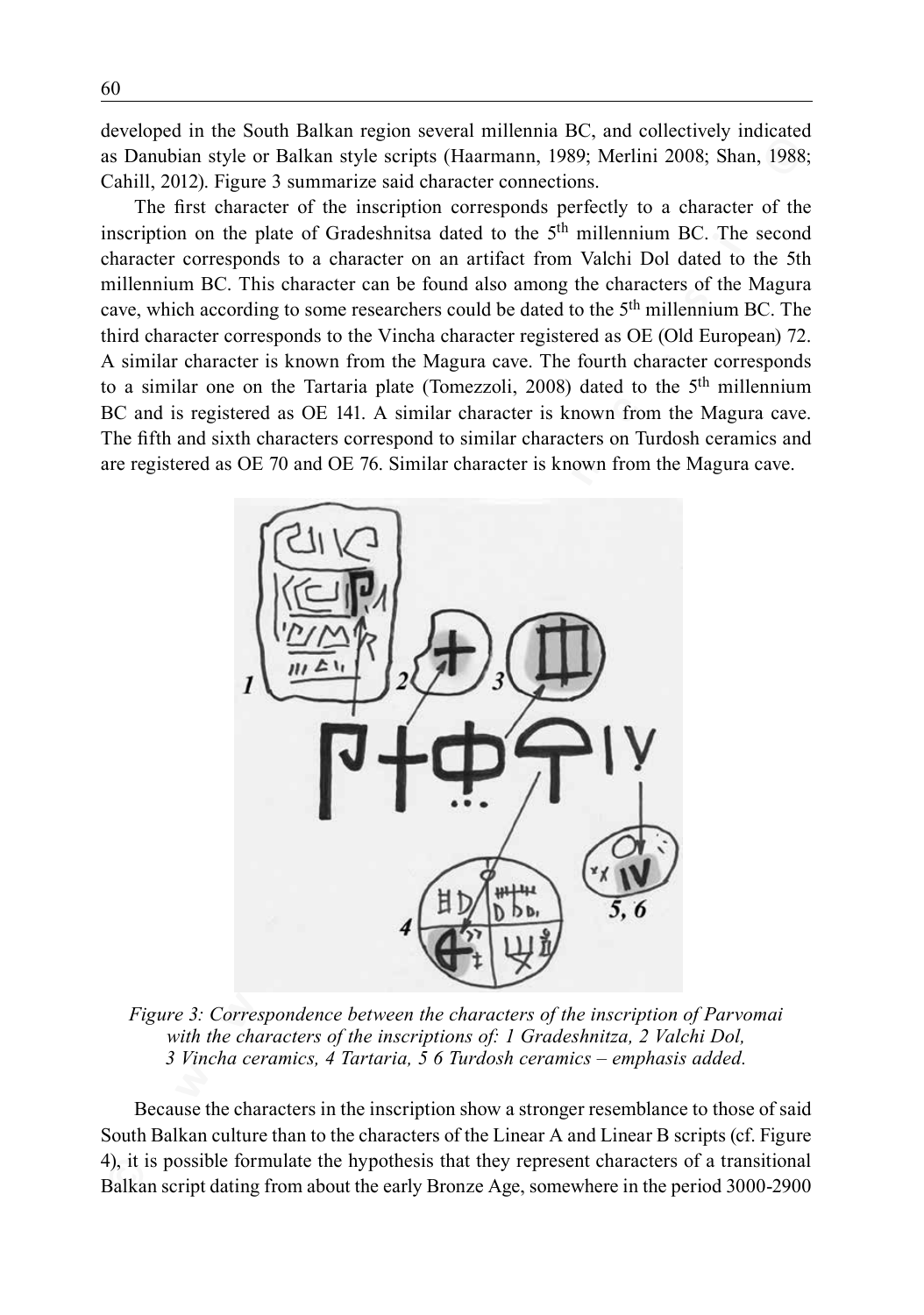BC. The similarities between Linear A and Linear B characters (Evans, 1961; Chadwick, 1995) with those of the cultures of Gradeshnitsa, Valchi Dol, Vincha, Magura cave and Tartaria are probably due to influences of these South Balkan or Danubian cultures on the Aegean and Mediterranean cultures. This hypothesis is particularly important because it permit to give sound values to the characters in the inscription of Parvomai (Figure 4).



*Figure 4: Similarities between the characters of the: 1 Parvomai inscription 2 Danubian style and Balkan style scripts, 3 Linear A and Linear B scripts, 4 sound values of the characters of the Parvomai inscription based on the sound values of the Linear A and Linear B scripts, the sound values of the last two characters remain unknown.*

The first character of the Parvomai inscription correspond to the Linear A - B character PO, the second to the Linear A - B character RO, the third to the Linear A - B character VA, the fourth to the Linear A - B character TU. The sound values of the fifth and sixth characters remains for the moment unknown. Therefore, the reading of the inscription of Parvomai could be  $\Pi$ O-PO-BA-TV- ?-? = PO-RO-VA-TU-?-?.

## Interpretations of the Inscription

Although we agree on the reading PO-RO-WA-TU-?-?, our interpretation of its meaning are divergent.

#### Stein's Interpretation

PO-RO-WA-TU represents the name of the Old Slavic God Porovit worshipped by the Thracians under the names of Porowat or Perkun. Therefore, the inscribed rock probably indicated a place dedicated to the cult of this god, which, as common also in the case of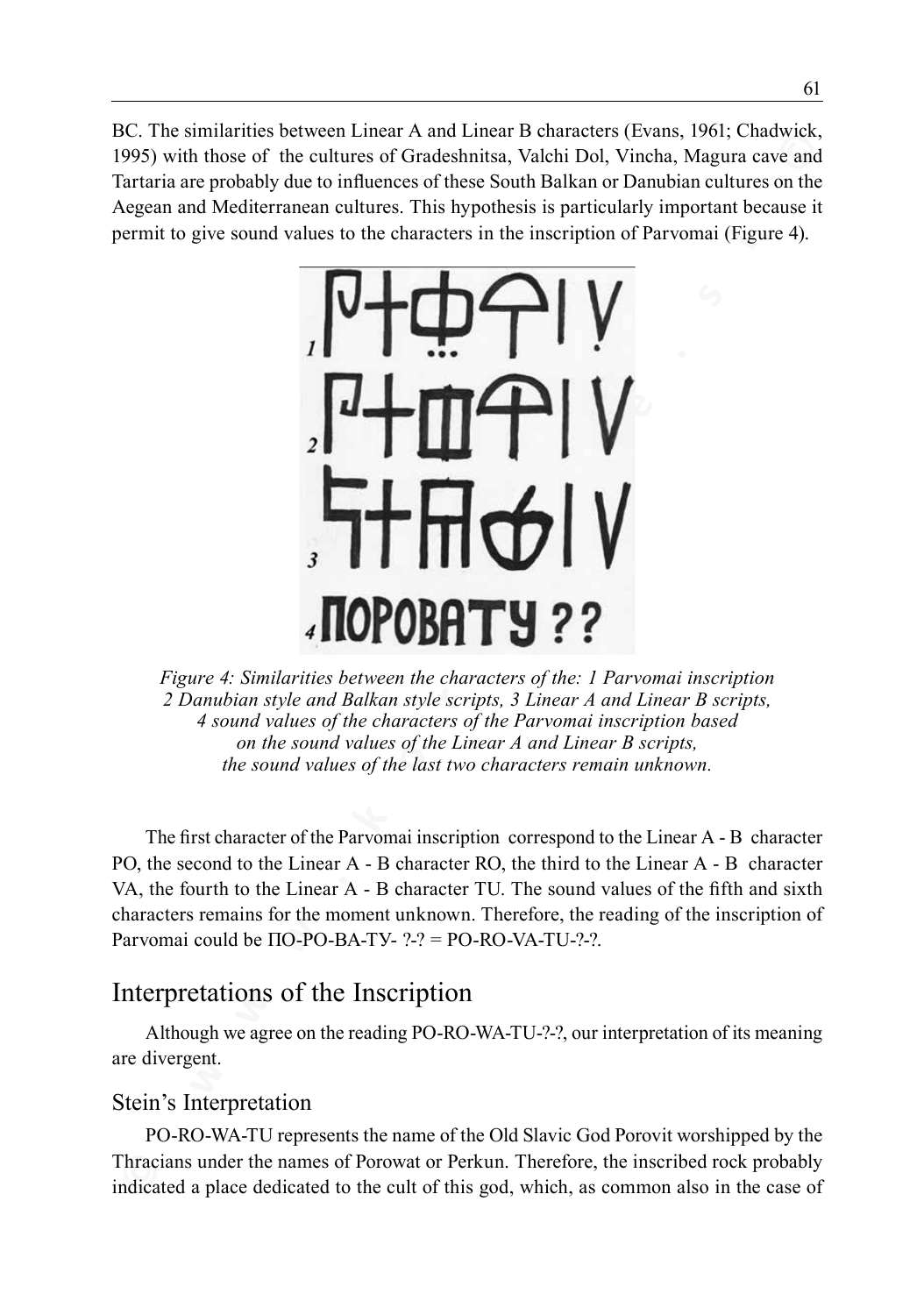other civilizations, was located on a mount. Perhaps, because of Thracian migrations, the cult of this god spread in Northern Europe at the end of the Bronze Age. A similar term is also present in Pylos Linear B documents PY Fr 1221: po-ro-wi-to , wa-na-se-wi-ja (Palmer, 1963; Foster, 1977; Melena, 1983) and PY Fr 1232 di-pi-si-jo-i , po-ro-wi-to , pa-ko-we (Palmer, 1963; Foster, 1977; Melena, 1983). The characters I V would be a variant of the holy old Bulgarians characters IYI represented also as IVI, present also as IYI on the Neolithic pottery from Vinca. IYI would represent a supreme deity whose name could be Tangra (Fiedler, 2008).

#### Tomezzoli's Interpretation

|                                  | cult of this god spread in Northern Europe at the end of the Bronze Age. A similar term is                                                      |
|----------------------------------|-------------------------------------------------------------------------------------------------------------------------------------------------|
|                                  | also present in Pylos Linear B documents PY Fr 1221: po-ro-wi-to, wa-na-se-wi-ja (Palmer,                                                       |
|                                  | 1963; Foster, 1977; Melena, 1983) and PY Fr 1232 di-pi-si-jo-i, po-ro-wi-to, pa-ko-we                                                           |
|                                  | (Palmer, 1963; Foster, 1977; Melena, 1983). The characters I V would be a variant of the                                                        |
|                                  | holy old Bulgarians characters IYI represented also as IVI, present also as IYI on the                                                          |
|                                  | Neolithic pottery from Vinca. IYI would represent a supreme deity whose name could                                                              |
| be Tangra (Fiedler, 2008).       |                                                                                                                                                 |
| Tomezzoli's Interpretation       |                                                                                                                                                 |
| PO-RO-VA-TU:                     | on the plain;                                                                                                                                   |
| PO:                              | Slavic prep.: on, over (cf. present Russ., Serb., Bulg. no: on, over);                                                                          |
| RO-VA:                           | Slavic subst.: flat (cf. present Russ. Ровно: flat) here in the sense of<br>plain;                                                              |
| TU:                              | Slavic adv.: there (cf. present Russ. Туда; Bulg. Там; Serb. Тамо<br>there);                                                                    |
| IV:                              | ??                                                                                                                                              |
|                                  | The inscription was therefore an indication for a place on the plain or land near the                                                           |
|                                  | peak Elez. The characters I V and the three dots under the character WA and the dot                                                             |
|                                  | under the character V could be further information about the position and the distance to                                                       |
| be traveled to reach said place. |                                                                                                                                                 |
|                                  |                                                                                                                                                 |
| Conclusion                       |                                                                                                                                                 |
|                                  | Although in our different interpretations, now the inscription is open to further study                                                         |
|                                  | and investigations. The similarities between the name or the words in the inscription with                                                      |
|                                  | a Slavic god name or surviving words still present in modern Slavic languages indicate, in                                                      |
|                                  | both the cases, that tribes or peoples speaking Slavic languages were present in Northeastern                                                   |
|                                  | Rodopi region in the Bronze Age, i.e. well before the VII century A.D. generally accepted                                                       |
|                                  | period of the arrival of the Slavs from Eastern Europe.                                                                                         |
|                                  |                                                                                                                                                 |
| <b>Bibliography</b>              |                                                                                                                                                 |
|                                  | Arcá A., 2014. Bulgarian Rock Art: the Magura Cave, TRACCE Online Rock Art<br>Bulletin, 19 Nov., in: http://www.rupestre.net/tracce/?p=8048     |
|                                  | Cahill, M. A., 2012. Paradise Rediscovered. The roots of Civilization, 2 Vol., Glass<br>House Books, Brisbane, pp. 813-820, ISBN 9781921869884; |
| ISBN 0-7141-8068-8;              | Chadwick J., 1995. Linear B and related scripts. British Museum Press, London 1995,                                                             |
|                                  | Evans A., Myres J., 1961. Inscriptions in the Minoan Linear script of Class A, ed. Brice<br>W.C., Oxford University Press, London;              |

## Conclusion

## Bibliography

- Arcá A., 2014. Bulgarian Rock Art: the Magura Cave, TRACCE Online Rock Art Bulletin, 19 Nov., in: http://www.rupestre.net/tracce/?p=8048
- Cahill, M. A., 2012. Paradise Rediscovered. The roots of Civilization, 2 Vol., Glass House Books, Brisbane, pp. 813-820, ISBN 9781921869884;
- Chadwick J., 1995. Linear B and related scripts. British Museum Press, London 1995, ISBN 0-7141-8068-8;
- Evans A., Myres J., 1961. Inscriptions in the Minoan Linear script of Class A, ed. Brice W.C., Oxford University Press, London;